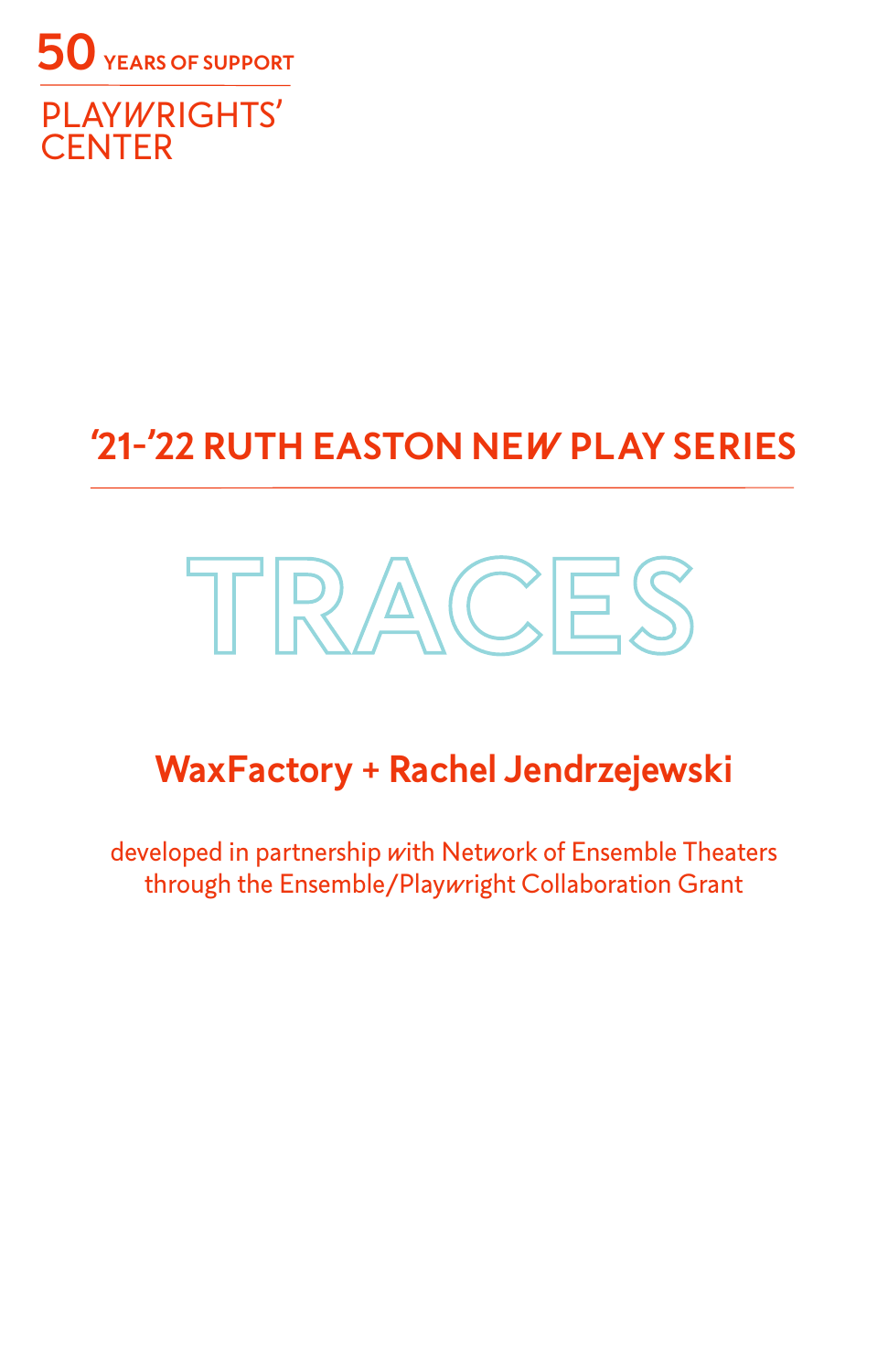Ivan Talijančić and WaxFactory would like to thank the following organizations for early developmental support of TRACES:

Emily Harvey Foundation (Venice, Italy / New York, USA) Università Ca' Foscari (Venice, Italy) Foundation for Contemporary Arts (New York) City Artist Corps (New York) Restart NY program, the New York State Council on the Arts (New York) Brooklyn Arts Council / Brooklyn Arts Fund (New York)

Rachel Jendrzejewski and Ivan Talijančić also extend special thanks to intrepid beta test audience members Anat Shinar, Benji Salinas, Alayna Barnes, and Philip Bither; and to Amber Brown, matt regan, and Guy Wagner for additional support during the workshop.

Traces is an immersive play inspired by French artist Sophie Calle, who often engages in controversial, "famously firstperson" feats, such as impersonating fictional characters in real-life situations. In this experimental work, audiences will receive audio devices and be prompted to follow a performer through real public locations, recording and uploading their actions to a website where they can peruse and compare notes with the journeys of others.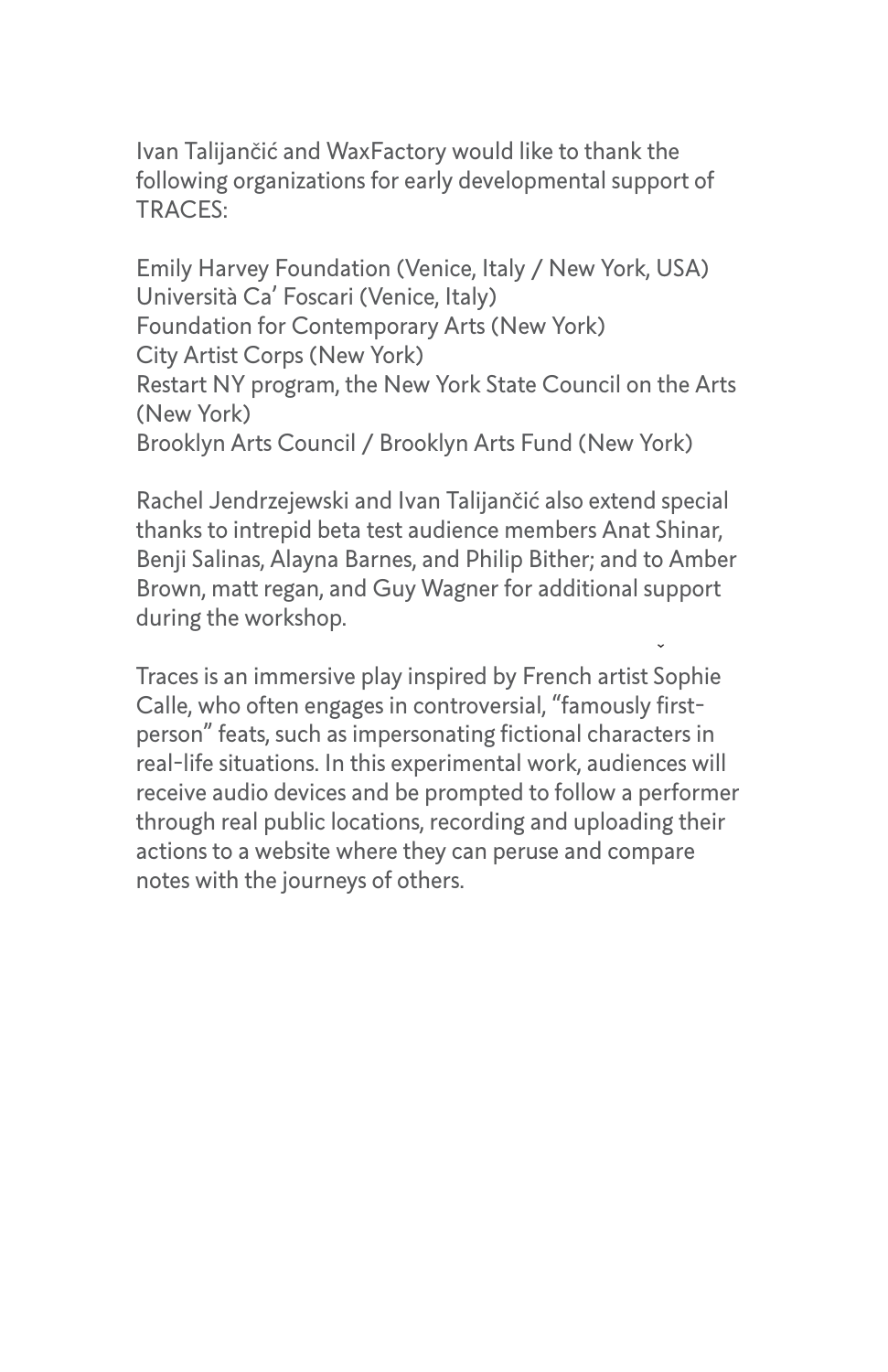#### **CREATIVE TEAM**

Concept/Co-Creator **Ivan Talijancić** Co-Creator **Rachel Jendrzejewski** Web design consultant Sara Richardson Videographer/Technical director Peter Morrow Dramaturgy intern (WaxFactory) Theodor Gabriel Apprentice stage manager Sydni Alise

#### **PERFORMERS**

Lisa Channer Theodor Gabriel Alana Horton Erika Latta

#### **ARTIST BIOS**

**Rachel Jendrzejewski** (co-creator) is an experimental playwright who works across the U.S. and internationally, frequently collaborating with choreographers, musicians, and visual artists to explore new performative vocabularies. Her work has been incubated/presented by Red Eye Theater, Walker Art Center, Weisman Art Museum, L.A. Performance Practice, Joe's Pub, ICA/Boston, and MASS MoCA, among others. Publications include *ENCYCLOPEDIA* (Spout Press) and *IN WHICH \_\_\_\_\_\_\_ AND OTHERS DISCOVER THE END* with SuperGroup (Plays Inverse). She is a Playwrights' Center Core Writer (former Jerome/McKnight Fellow), 1 of 7 artistic directors at Red Eye, adjunct faculty at Minneapolis College of Art and Design. MFA Playwriting, Brown.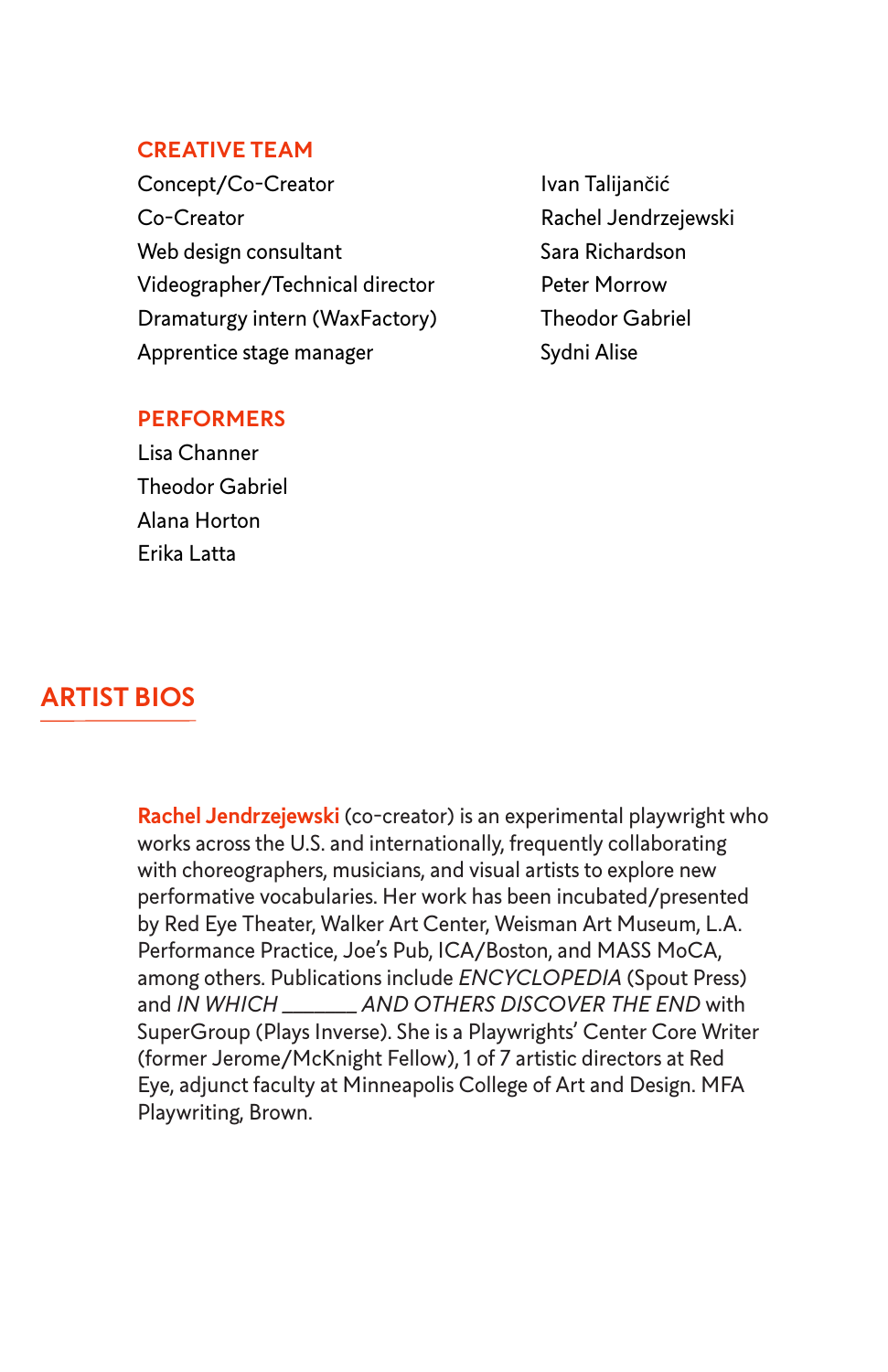**Ivan Talijančić** (concept/co-creator) is a time-based artist and cultural producer, working at the intersection of theater, dance, film, installation art, new media, journalism, curatorial work and education in New York and around the globe. He is the artistic co-director of the multidisciplinary art group WaxFactory. His work has been presented around the US and at numerous international venues and festivals such as the ICA/Institute of Contemporary Arts (London), Centre Pompidou (Paris), Gulbenkian Museum (Lisbon), Zürcher Theater Spektakel (Zurich, Switzerland), FIT/Festival Internacional de Teatro (Caracas, Venezuela), among others. He is currently completing post-production on his first narrative feature film, *416 MINUTES*, and developing his second screenplay, *ID*. Ivan is currently a Professor at the John Wells Directing Program at the Carnegie Mellon University School of Drama.

**Theodor Gabriel** (dramaturgy intern/performer) is a producer and dramaturg finishing his MFA in Dramaturgy at Columbia in New York City. He has worked as a freelance creative producer, dramaturg, and performer in Berlin (Germany), Western Massachusetts, and New York City. Before Columbia, he served as Associate Producer of Daniel's Art Party, a festival of theatrical events which took place at Bard College at Simon's Rock, where he'd received his BA in Theatre and Literature in 2016. He is also a graduate of the National Theater Institute Semester (2014) and of the London Dramatic Academy (2015). He is very grateful to Ivan and WaxFactory for this opportunity. www.theodorgabriel.com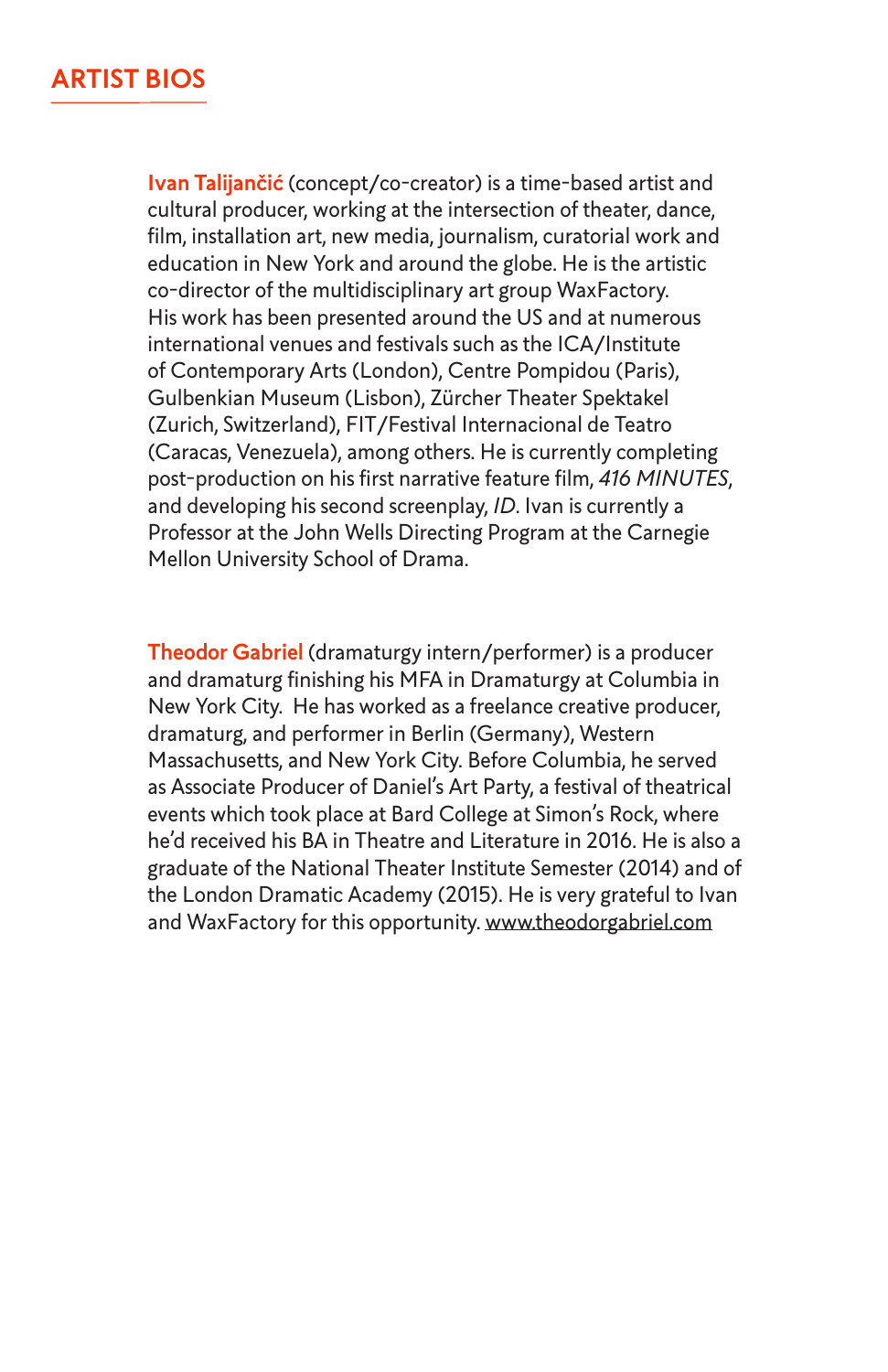**Sara Richardson** (web design consultant) is an actor-turnedgraphic designer based in Minneapolis. She is delighted to come back to play at PWC wearing a different hat for this very fun and innovative project. More about her design work and acting past can be found at hellosaraann.com.

**Peter Morrow** (videographer/technical director) moved to the Twin Cities from Dublin, Ireland in 2012. Since then he has designed and composed for many companies, colleges, and artists including New Native Theatre, The Guthrie Theatre, Park Square Theatre, Yellow Tree Theatre, zAmya, Red Eye Theatre, Stages Theatre Company, Pangea World Theatre, Theatre Latte Da, Exposed Brick, Macalester College, Augsburg University, Ifrah Mansour, Akiko Ostlund, Threads, Hiponymous, and BRKFST. In Dublin he worked primarily with the company Brokentalkers devising new works.

**Sydni Alise** (apprentice stage manager) is a recent graduate from Iowa State University. She is an aspiring writer and stage manager from Kansas City, MO. Her personal mission statement is: To shed the weight of the past by translating my personal stories into works that can ignite a fire within young women to speak their truth.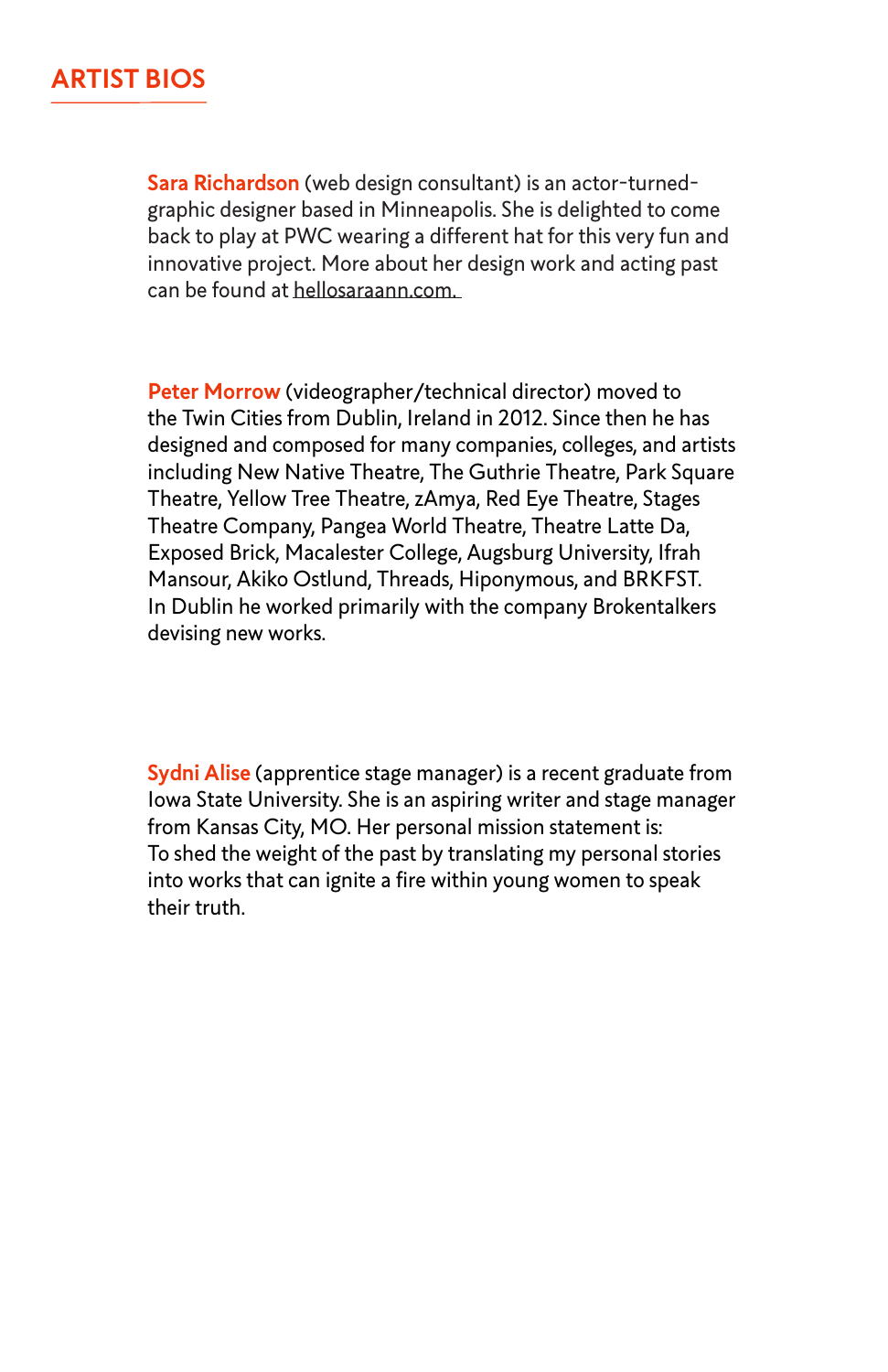**Alana Horton** (performer) is a performance maker with a specific interest in devised theater and ensemble-driven creation methods. She was a core company member of Umbrella Collective from 2015 to 2020, and makes new works with creative technologist Patrick Marschke. Her work has been shown at Red Eye Theater, Bryant Lake Bowl, Bedlam Theater, and LALA FESTIVAL. She makes solo ambient music under the name Alone-a, and drums in Twin Cities band The Controversial New 'Skinny Pill.'

**Erika Latta** (performer) is the artistic co-director of WaxFactory (NYC). WaxFactory continues to nurture a hybrid approach, based on unconventional narrative styles, original dramaturgy, visual and physical rigor, technological experimentation, and siteresponsive work. She is also a member of the site-specific company Begat Theater (France). As an actor, director, sound designer, and educator, she has presented and toured work in international venues and festivals throughout Europe and Latin America, creating long-lasting partnerships with artists and designers. She is currently an Assistant Professor of Theater Performance at the School for Contemporary Arts at Simon Fraser University in Vancouver, Canada.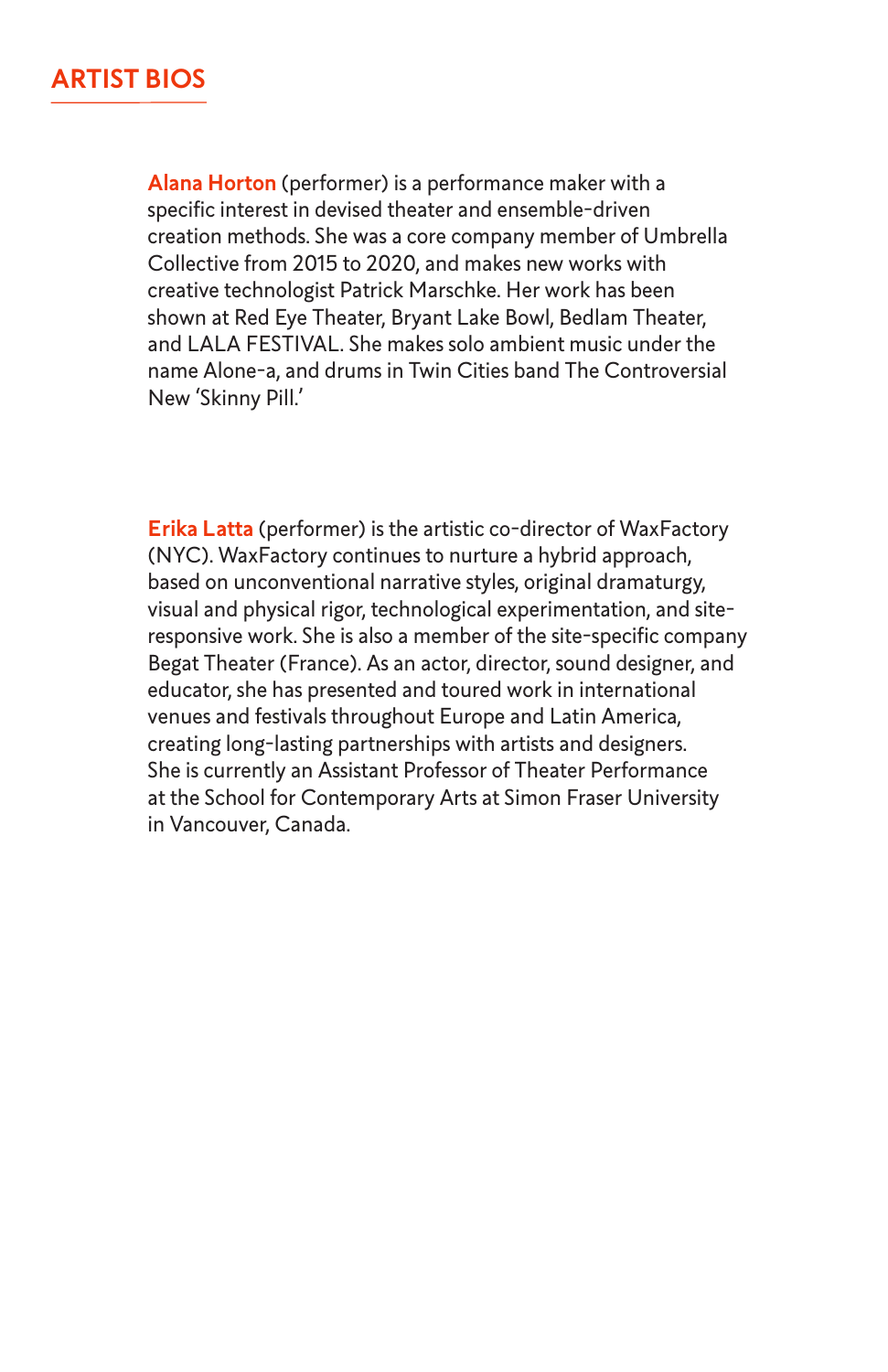**Lisa Channer** (performer) is a director, actor, and producer. Co-Artistic Director, Theatre Novi Most, a Russian and American theater company based in Minneapolis. Rep Venues: New York (Public Theatre, 92nd St Y, Classical Stage, WOW Cafe), Chicago (Organic Lab Theatre), New England (Yale Rep, Jacobs Pillow Dance Festival), Amsterdam (IT's Festival), Belfast (Old Museum Arts Centre), Russia (Bodyword Festival, Osobniak Theatre, etc.), Minneapolis (Illusion Theater, Playwrights' Center, Open Eye Figure Theatre, Red Eye Theater, Park Square, etc.). Awards include Fox Foundation and Fulbright awards. MFA in Directing, Yale School of Drama. Associate Professor University of Minnesota Department of Theatre Arts and Dance. Upcoming: *Standoff* and *Girls of the Painted Bird*, two films by Savannah Reich and Lisa Channer (released 2022).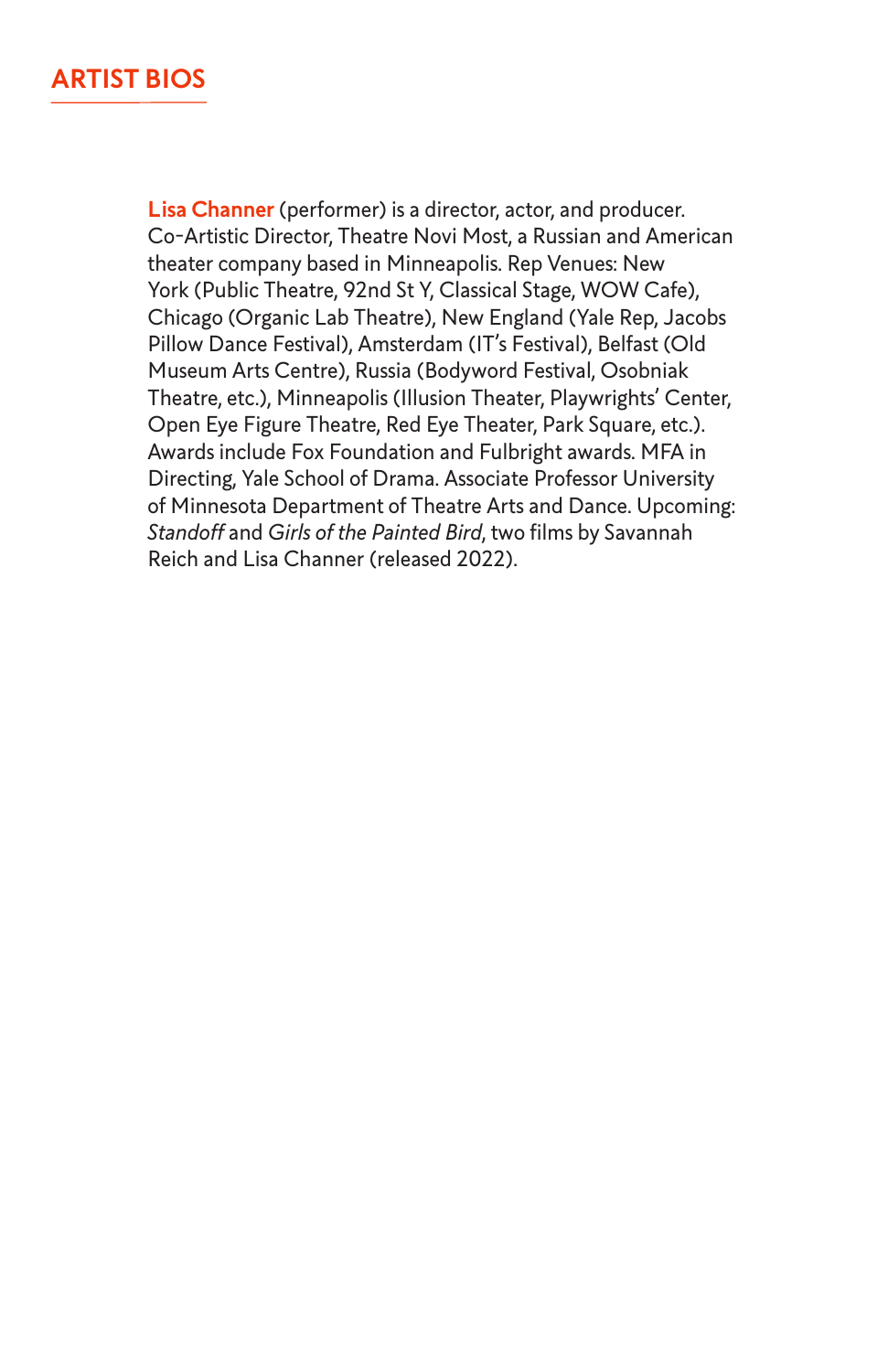# **WHAT'S COMING UP NEXT**

#### **'21-'22 PLAYLABS FESTIVAL FELLOWS SHOWCASE**

PlayLabs is one of the nation's most comprehensive new play festivals.

**Available online May 6-12 at 7pm CST**

#### **THE PERCY MEACHAM DANCE EXPERIENCE**

**Darren Canady** Core Writer

#### **DIRTY LAUNDRY Mathilde Dratwa**

Core Writer

#### **TRAPT Stacey Rose** Core Writer

Join us for an afternoon of scenes from plays-in-progress by the 2021– 22 Playwrights' Center Fellows. This year's showcase will feature works by Jerome, Many Voices & McKnight Writers.

**Online performance on Friday, May 6 at 3:00pm CST**

**Get your tickets, find info and more. pwcenter.org/events**

#### **See what's coming soon from the Center:**

#### classes

#### **Online Seminar: Writing through Trauma**

March 28th from 7:00pm - 8:30pm CT Lester Eugene Mayers Many Voices Fellow

### **Online Workshop: Self-Producing for Playwrights 101**

April 5th, 19th, May 3rd, and 31st from 7:00pm - 8:30pm CT Olivia Lilley



Actors' Equity Association ("Equity"), founded in 1913, is the U.S. labor union that represents more than 51,000 professional Actors and Stage Managers. Equity fosters the art of live theatre as an essential component of society and advances the careers of its members by negotiating wages, improving working conditions and providing a wide range of benefits, including health and pension plans. Actors' Equity is a member of the AFL-CIO and is affiliated with FIA, an international organization of performing arts unions. #EquityWorks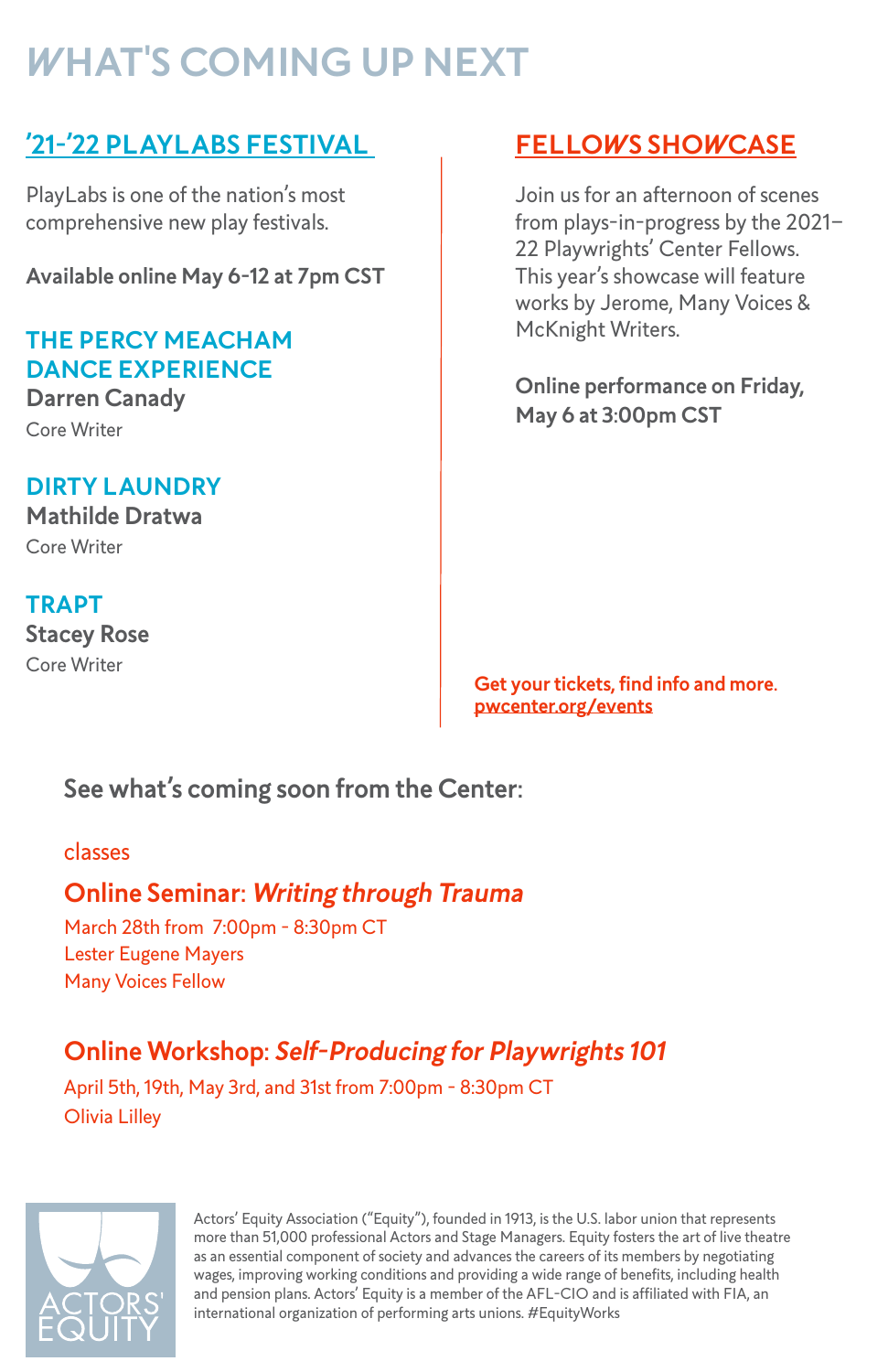

Jerome Fellow TyLie Shider teaches Playwriting II at Augsburg University. Photo Paula Keller

Playwrights' Center, in partnership with Augsburg University, is offering online, accredited playwriting courses taught by today's leading writers in the field, creating unparalleled arts education access for aspiring writers!

Learn more at **pwcenter.org/university-programs**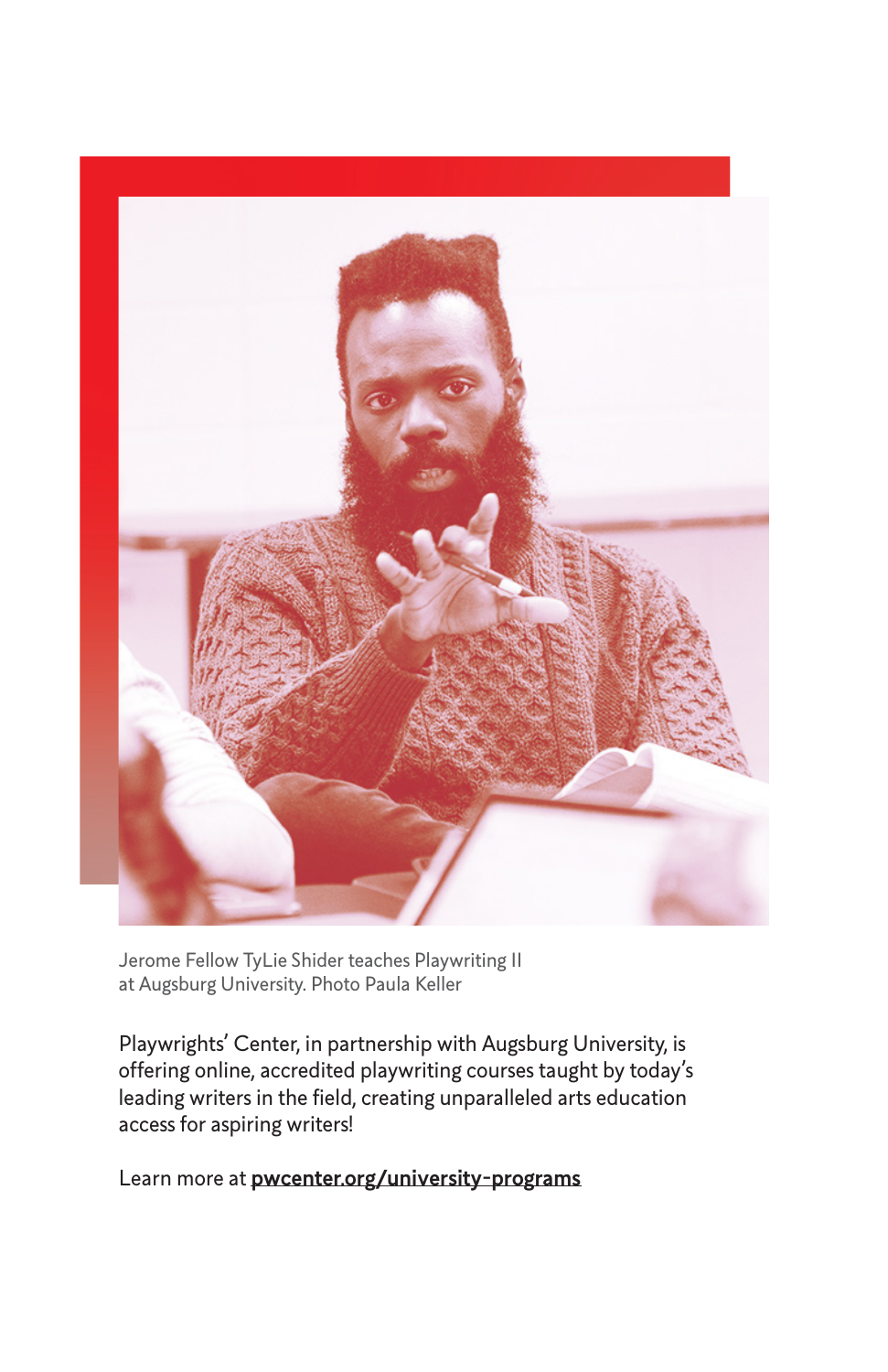#### **FELLOWS & CORE WRITERS**

**'21 – '22**

Lucas Baisch Vivian J.O. Barnes Lee Blessing Trevor Bowen Sharon Bridgforth Carlyle Brown Christin Eve Cato Nathan Alan Davis Zola Dee Mashuq Mushtaq Deen Mathilde Dratwa Emily Feldman L M Feldman Gina Femia Jahna Ferron-Smith Sarahjeen François Franky D. Gonzalez Marvin González De León Jeffrey Hatcher Gethsemane Herron Rachel Jendrzejewski Jake Jeppson JuCoby Johnson Sofya Levitsky-Weitz Yilong Liu

Cristina Luzárraga Elizabeth MacNally Lester Eugene Mayers Nubia Monks Daaimah Mubashshir Kira Obolensky John Olive Phanésia Pharel T. Mychael Rambo Atlese Robinson Stacey Rose Andrew Rosendorf Riti Sachdeva TyLie Shider Charly Evon Simpson Crystal Skillman Jonathan Spector James Anthony Tyler P.C. Verrone James A. Williams Ray Yamanouchi Deborah Yarchun Nathan Yungerberg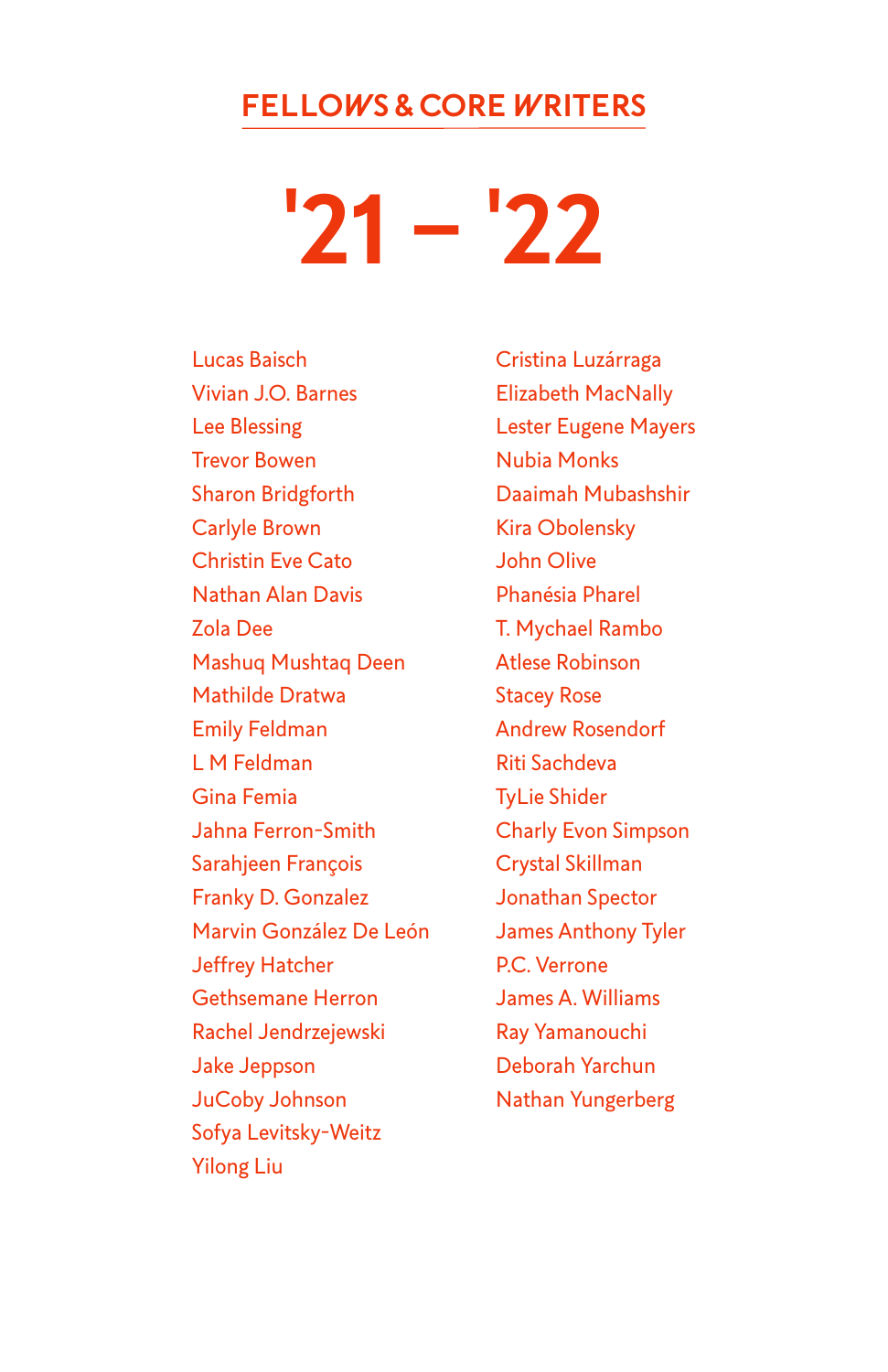# **Thank you to our Supporters**

Giving to Playwrights' Center means supporting equitable theater-making practices. Together with our donors, we look to a future where the paradigm of how art is brought to life is fair-minded and accurately represents the diverse perspectives the world has to offer, not just the voices of a fortunate few. Our donors do more than provide financial support. Supporters partner with us to help in transforming the very world where we live, making the voices of new artists loud and clear enough for all to hear.



Actress Ruth Easton (née Edelstein) was born in North Branch, Minnesota, and graduated from North Branch High School. She attended the University of Minnesota for one year and the following year attended Macalester College before finishing her collegiate career at Cumnock School in Los Angeles. She went on to New York where she studied acting with Oliver Morosco. Mr. Morosco opened a stock theater company in upstate New York where Ms. Easton starred in several plays. After performing with other stock theater companies she returned to New York City where she appeared in five Broadway plays over a period of seven years. They included *Exceedingly Small, Privilege Car, Town Bay, Buckaroo,*  and *Charlie Chan*. Exceedingly Small was directed by Ethel Barrymore and Easton played opposite Eric Dressler. New York critics praised her performance as "thoroughly touching" and "highly spirited and excellent." She starred in radio dramas on the Rudy Vallee Hour and the Fleischmann's Yeast Hour opposite such actors as Walter Huston, Judith Anderson, and Lionel Barrymore. She also appeared with Clark Gable, Eddie Cantor, and Al Jolson during the course of her career. Ms. Easton's legacy, her commitment to theater, and the development of new works continue through the charitable gifts made by the Ruth Easton Fund of the Edelstein Family Foundation.

#### **MCKNIGHT FOUNDATION**



**KNIGHT FOUNDATION** 







 $\mathbf R$ 

The Harold & Mimi Steinberg Charitable Trust





\*This activity is made possible by the voters of Minnesota through a Minnesota State Arts Board Operating Support grant, thanks to a legislative appropriation from the arts and cultural heritage fund.